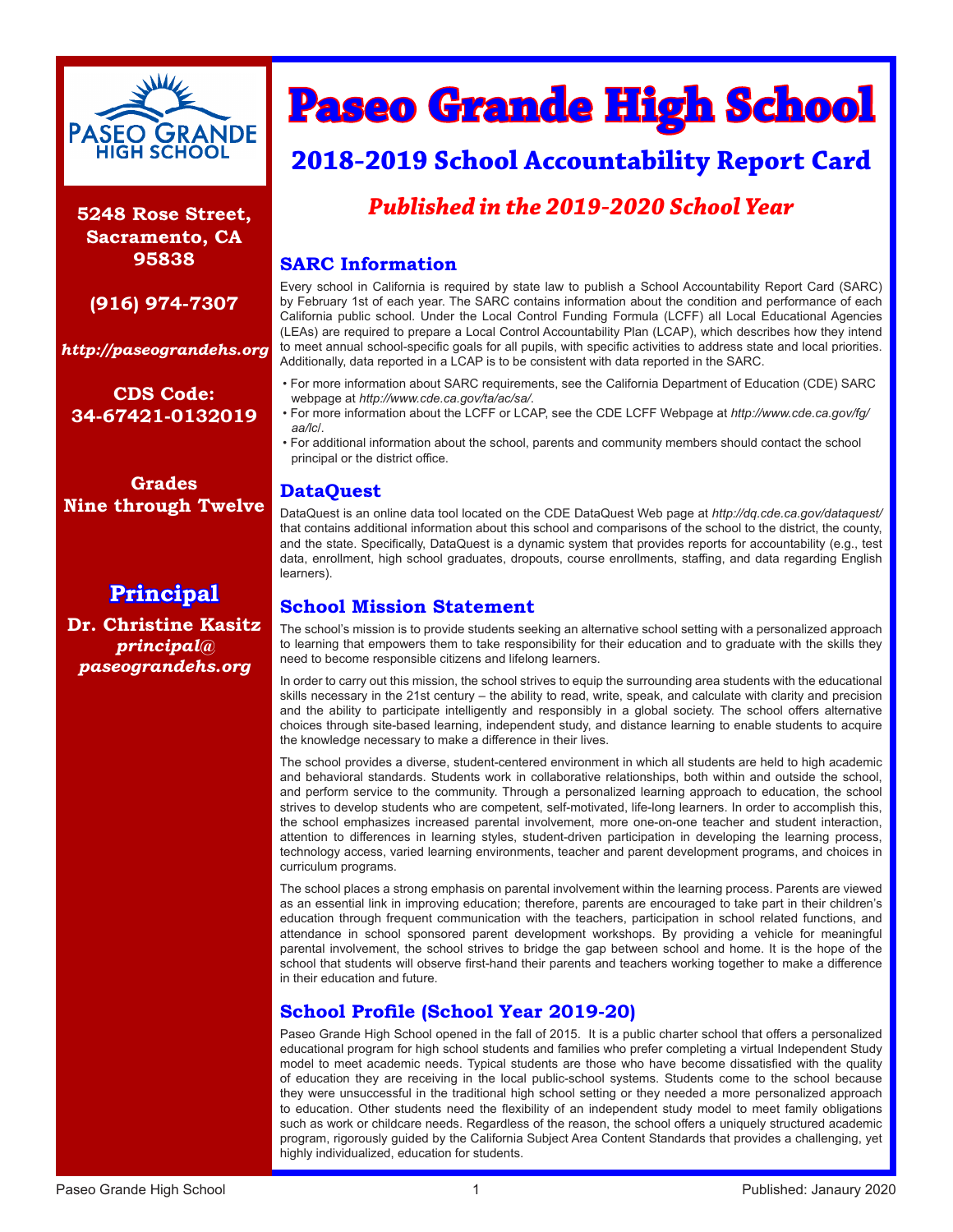# **School Enrollment (School Year 2018-19)**

The charts display school enrollment broken down by grade or student group.

| <b>Enrollment Trend by Grade Level</b> |                 |         |    |  |  |
|----------------------------------------|-----------------|---------|----|--|--|
|                                        | 2016-17 2017-18 | 2018-19 |    |  |  |
| 9th                                    | 30              | 71      | 1  |  |  |
| 10th                                   | 24              | 54      | 9  |  |  |
| 11th                                   | 28              | 39      | 6  |  |  |
| 12th                                   | 9               | 15      | 15 |  |  |
| Total                                  | 91              | 179     | 31 |  |  |

| <b>Enrollment by Student Group</b>  |            |
|-------------------------------------|------------|
| 2018-19                             |            |
|                                     | Percentage |
| <b>Black or African American</b>    | 35.5       |
| Asian                               | 3.2        |
| Filipino                            | 3.2        |
| Hispanic or Latino                  | 41.9       |
| Native Hawaiian or Pacific Islander | 3.2        |
| White                               | 6.5        |
| Two or More Races                   | 6.5        |
| <b>EL Students</b>                  | 9.7        |
| Socioeconomically Disadvantaged     | 71.0       |
| <b>Students with Disabilities</b>   | 12.9       |
| <b>Foster Youth</b>                 | 6.5        |
| Homeless                            | 6.5        |

# **Conditions of Learning**

#### *State Priority: Basic*

The SARC provides the following information relevant to the Basic State Priority (Priority 1):

• Degree to which teachers are appropriately assigned and fully credentialed in the subject area and for the pupils they are teaching

- Pupils have access to standards-aligned instructional materials
- School facilities are maintained in good repair

#### **Teacher Assignment**

The school recruits and employs the most qualified credentialed teachers who meet all credential requirements in accordance with State of California guidelines. This chart displays information about teacher credentials at the school.

*Note: As an independent charter school, the school's program, resources, and administration are run independently from the host district, so there is no district data to report for comparison in this section.* 

#### **Teacher Misassignments & Vacancies**

Misassignments refers to the number of positions filled by teachers who lack legal authorization to teach that grade level, subject area, student group, etc. Teacher vacancies reflect the number of positions to which a single designated certificated employee has not been assigned at the beginning of the year for an entire semester or year.

| <b>Misassignments/Vacancies</b>                |          |          |       |  |  |
|------------------------------------------------|----------|----------|-------|--|--|
|                                                | $17-18$  | 18-19    | 19-20 |  |  |
| Misassignments of Teachers of English Learners | 0        | 0        |       |  |  |
| Misassignments of Teachers (other)             |          | $\Omega$ | 0     |  |  |
| <b>Total Misassignments of Teachers</b>        | 0        | 0        | 0     |  |  |
| Vacant Teacher Positions                       | $\Omega$ |          |       |  |  |

| <b>Teacher Credential Status</b>                                      |               |       |           |  |  |
|-----------------------------------------------------------------------|---------------|-------|-----------|--|--|
|                                                                       | <b>School</b> |       |           |  |  |
|                                                                       | 17-18         | 18-19 | $19 - 20$ |  |  |
| <b>Fully Credentialed</b>                                             | ิค            | 3     | З         |  |  |
| <b>Without Full Credentials</b>                                       | O             | 1     |           |  |  |
| Teaching Outside Subject Area of<br>Competence (with full credential) |               |       |           |  |  |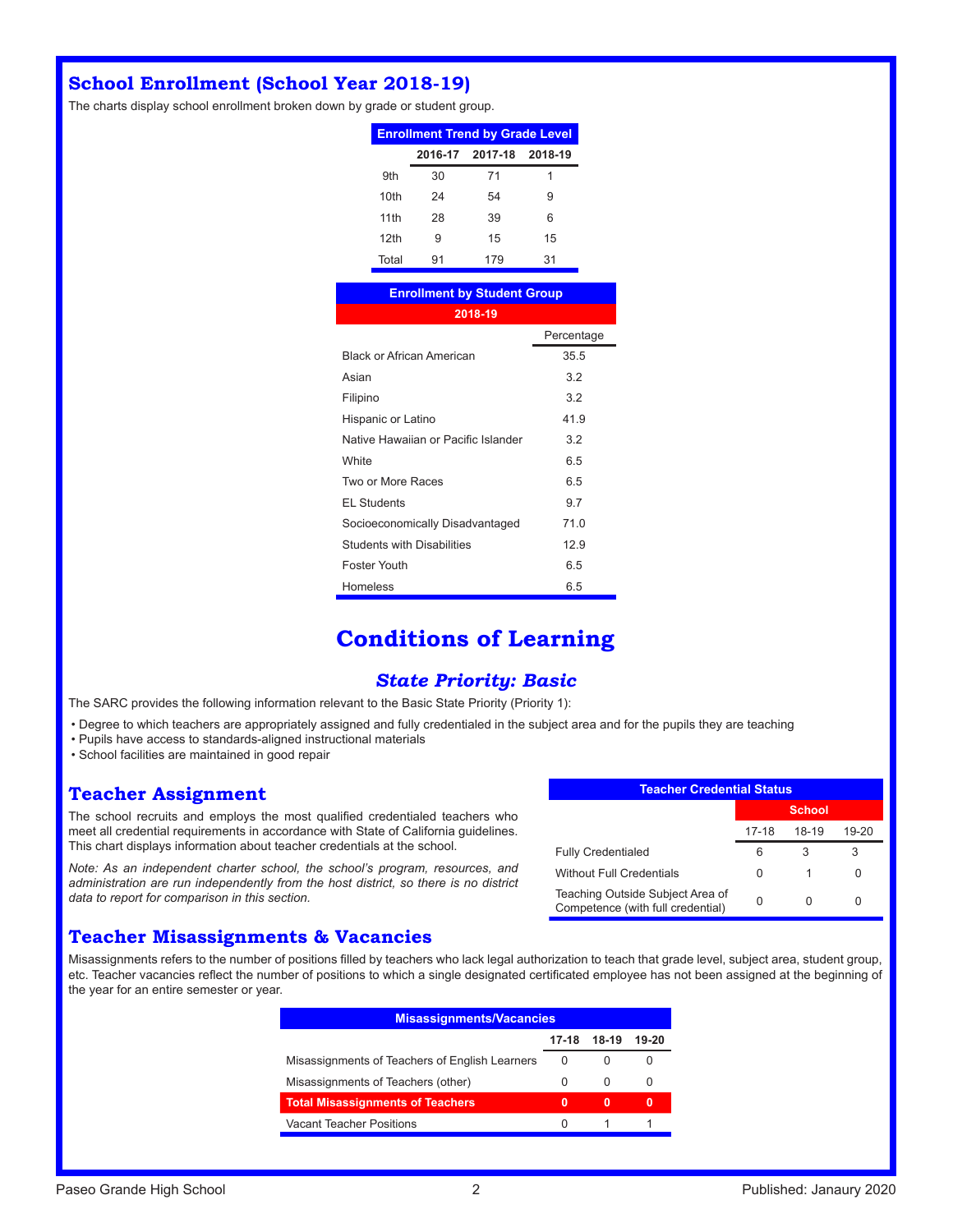## **School Facilities (School Year 2019-20)**

Paseo Grande is a fully virtual school and does not maintain school facilities. All instruction takes place virtually.

### **Textbooks & Instructional Materials (School Year 2019-20)**

The school determined that each student has sufficient and good quality textbooks, instructional materials, or science lab equipment pursuant to the settlement of *Williams vs. the State of California*.

All students, including English Learners, are given their own individual standards-aligned textbooks or instructional materials, or both, in core subjects, health, foreign languages, and visual and performing arts for use in the classroom and to take home.

The table displays information collected in January 2020 about the quality, currency, and availability of the standards-aligned textbooks and other instructional materials used at the school.

| <b>District-Adopted Textbooks</b> |                                 |                           |                         |                   |                          |  |
|-----------------------------------|---------------------------------|---------------------------|-------------------------|-------------------|--------------------------|--|
| Grade<br>Levels                   | <b>Subject</b>                  | <b>Publisher</b>          | <b>Adoption</b><br>Year | <b>Sufficient</b> | $\frac{0}{2}$<br>Lacking |  |
| 9th                               | Algebra I                       | Houghton Mifflin/Harcourt | 2016                    | Yes               | 0.0%                     |  |
| 11th                              | Algebra II                      | Houghton Mifflin/Harcourt | 2016                    | Yes               | 0.0%                     |  |
| 9th                               | Earth Science                   | <b>Prentice Hall</b>      | 2006                    | Yes               | 0.0%                     |  |
| 12 <sub>th</sub>                  | Economics                       | McGraw-Hill               | 2018                    | Yes               | $0.0\%$                  |  |
| 9th-12th                          | English/Language Arts           | Houghton Mifflin/Harcourt | 2014                    | Yes               | 0.0%                     |  |
| 9th-10th                          | Foreign Language                | Glencoe                   | 2005                    | Yes               | 0.0%                     |  |
| 10th                              | Geometry                        | Prentice Hall             | 2007                    | Yes               | $0.0\%$                  |  |
| 10th-12th                         | Health                          | Pearson                   | 2006                    | Yes               | 0.0%                     |  |
| 9th-10th                          | Integrated Science I            | Houghton Mifflin/Harcourt | 2012                    | Yes               | 0.0%                     |  |
| 11th-12th                         | Integrated Science II           | Houghton Mifflin/Harcourt | 2012                    | Yes               | 0.0%                     |  |
| 9th-10th                          | Earth Science                   | Houghton Mifflin/Harcourt | 2012                    | Yes               | 0.0%                     |  |
| 9th-10th                          | Physics                         | Houghton Mifflin/Harcourt | 2012                    | Yes               | 0.0%                     |  |
| 10th                              | Biology                         | Houghton Mifflin/Harcourt | 2012                    | Yes               | 0.0%                     |  |
| 11th                              | Chemistry                       | Houghton Mifflin/Harcourt | 2012                    | Yes               | 0.0%                     |  |
| 12 <sub>th</sub>                  | <b>United States Government</b> | McGraw-Hill               | 2018                    | Yes               | 0.0%                     |  |
| 11 <sub>th</sub>                  | <b>United States History</b>    | Houghton Mifflin          | 2014                    | Yes               | 0.0%                     |  |
| 9th                               | World Geography                 | Pearson                   | 2013                    | Yes               | $0.0\%$                  |  |
| 10th                              | <b>World History</b>            | Houghton Mifflin          | 2014                    | Yes               | 0.0%                     |  |

# **Pupil Outcomes**

#### *State Priority: Pupil Achievement*

The SARC provides the following information relevant to the State priority: Pupil Achievement (Priority 4):

- Statewide assessments (i.e., California Assessment of Student Performance and Progress [CAASPP] System, which includes the Smarter Balanced Summative Assessments for students in the general education population and the California Alternate Assessments [CAAs] for English language arts/literacy [ELA] and mathematics given in grades three through eight and grade eleven. Only eligible students may participate in the administration of the CAAs. CAAs items are aligned with alternate achievement standards, which are linked with the Common Core State Standards [CCSS] for students with the most significant cognitive disabilities); and
- The percentage of students who have successfully completed courses that satisfy the requirements for entrance to the University of California and the California State University, or career technical education sequences or programs of study

#### **California Assessment of Student Performance and Progress (CAASPP)**

The California Assessment of Student Performance and Progress (CAASPP) includes computer-based and paper-pencil assessments. The computer-based assessments are the Smarter Balanced English Language Arts/Literacy (ELA) and Mathematics tests, administered to grades three through eight and eleven. There is also an optional Standards-based Test in Spanish (STS) for Reading/Language Arts (RLA).

A new science assessment based on the Next Generation Science Standards for California Public Schools (CA NGSS) has been developed. The California Standards Test and California Modified Assessment for Science are no longer administered. The new California Science Test (CAST) was piloted in spring 2017, field tested during the 2017–18 school year, and is now administered operationally. CAST results are not available for the current reporting period.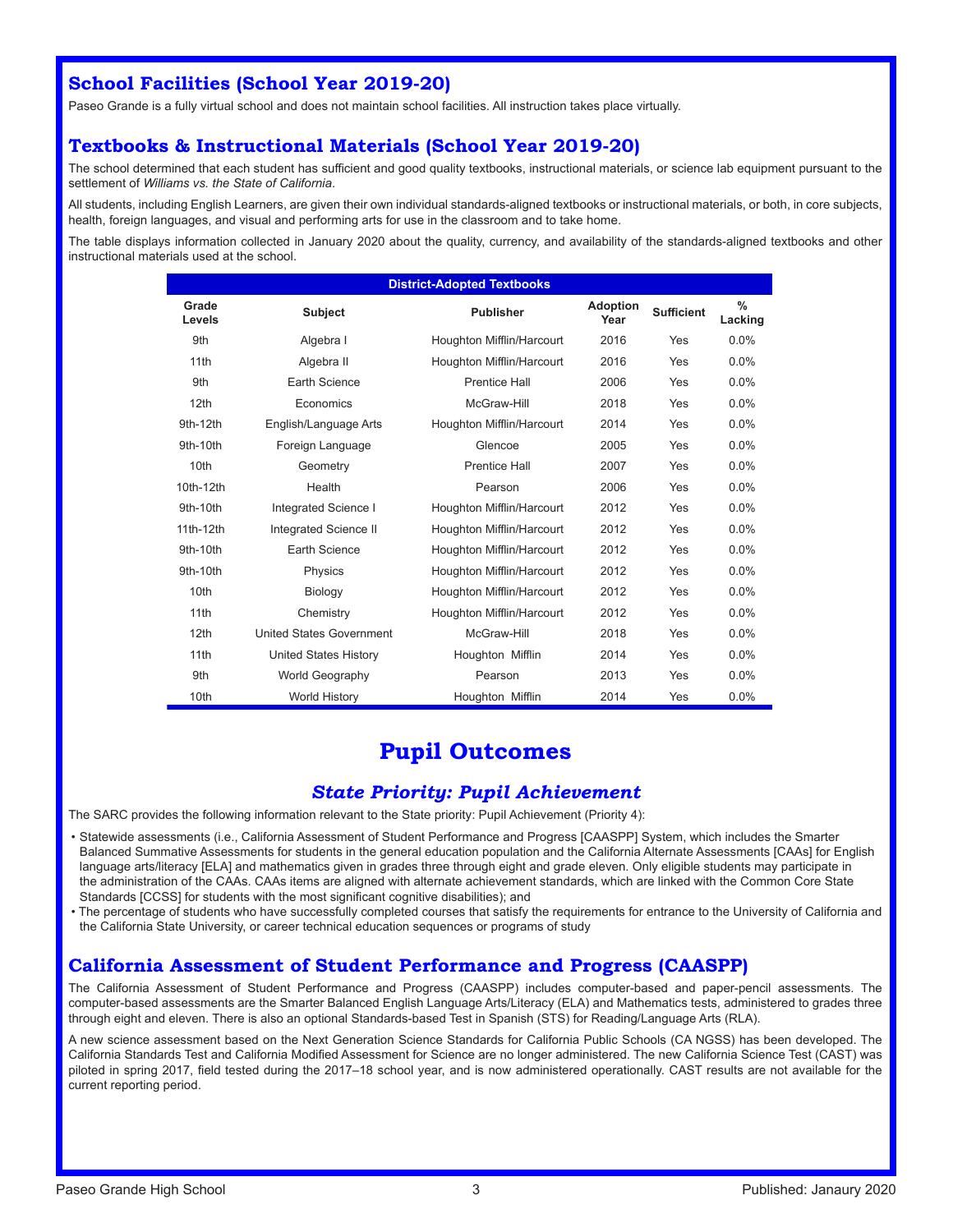The Smarter Balanced Assessment System utilizes computer-adaptive tests and performance tasks that allow students to show what they know and are able to do. Smarter Balanced summative assessment results include student scores, achievement levels, and descriptors that describe performance. These assessment results are only one of several tools used to measure a student's academic performance in ELA/Literacy and mathematics. Smarter Balanced assessment results are most appropriately interpreted alongside other available information about a student's academic achievement, including such measures as District assessments, classroom assignments and grades, classrooms tests, report cards, and teacher feedback.

The first table displays the percent of students who met or exceeded state standards in English Language Arts/Literacy (grades 3-8 and 11) and Math (grades 3-8 and 11). N/A means Not Available, when there are fewer than 10 students in the data set.

| <b>California Assessment of Student Performance and Progress</b>    |      |          |      |      |      |      |
|---------------------------------------------------------------------|------|----------|------|------|------|------|
| <b>Percent of Students Meeting or Exceeding the State Standards</b> |      |          |      |      |      |      |
| <b>Subject</b><br><b>School</b><br><b>State</b>                     |      |          |      |      |      |      |
|                                                                     | 2017 | 2018     | 2019 | 2017 | 2018 | 2019 |
| English Language Arts/Literacy<br>(Grades 3-8 and 11)               | 35   | 22       | 49   | 48   | 50   | 50   |
| Mathematics (Grades 3-8 and 11)                                     | 15   | $\Omega$ | 0    | 37   | 38   | 39   |
| Science (Grades 5, 8, and 12)<br><10 tested                         |      |          |      |      |      |      |

Note: ELA and Mathemarics test results include the Smarter Balanced Summative Assessment and the California Alternate Assessment. The "Percent Met or Exceeded" is calculated by taking the total number of students who met or exceeded the standard on the Smarter Balanced Summative Assessment plu*s the total number of students who met the standard on the CAAs divided by the total number of students who participated in both assessments.*

*Double dashes (--) appear in the table when the number of students is ten or less, either because the number of students in this category is too small for statistical accuracy or to protect student privacy.*

Note: The number of students tested includes all students who participated in the test whether they received a score or not; however, the number of *students tested is not the number that was used to calculate the achievement level percentages. The achievement level percentages are calculated using only students who received scores.*

## **UC/CSU Course Completion**

Students are encouraged to take University of California/California State University (UC/CSU) preparatory courses if they plan to attend a four-year university. All students must pass each course with a grade no lower than a 'C'.

| <b>UC/CSU Course Enrollment</b>                                                    |                   |  |  |  |  |
|------------------------------------------------------------------------------------|-------------------|--|--|--|--|
|                                                                                    | <b>Percentage</b> |  |  |  |  |
| <b>Students Enrolled in Courses</b><br>Required for UC/CSU<br>Admission (2018-19)  | 93.75%            |  |  |  |  |
| Graduates Who Completed<br>All Courses Required for UC/<br>CSU Admission (2017-18) |                   |  |  |  |  |
| * Duplicated Count (one student can be enrolled in several                         |                   |  |  |  |  |

*courses).*

#### **Career Technical Education (CTE) Participation (School Year 2018-19)**

This table displays information about participation in the school's Career Technical Education (CTE) programs.

#### **Career Technical Education (CTE) Programs (School Year 2018-19)**

The school continues to develop its Career Technical Education (CTE) program. The school recognizes the need to integrate core academic knowledge with technical skills as needed for today's modern workforce, and the school is committed to bringing students greater opportunities in developing these skills through their continued efforts in developing relationships with local businesses and trade schools.

**Enrollment & Program Completion in Career/Technical Education (CTE) Programs (Carl Perkins Vocational and Technical Education Act)**

| Question                                                                                                                                        | Response |
|-------------------------------------------------------------------------------------------------------------------------------------------------|----------|
| How many of the school's pupils participated in<br>CTE programs?                                                                                | 12       |
| What percentage of the school's pupils completed a<br>CTE program and earned a high school diploma?                                             | 0        |
| What percentage of the school's CTE courses are<br>sequenced or articulated between the school and<br>institutions of post secondary education? | $0.0\%$  |

The school offers several professional skills and CTE courses including Principles of Health Science, Accounting I, Accounting II, Principles of Business, Marketing, and Finance, Legal Environment of Business, Human Resources Principles, Introduction to Business and Technology, Principles of Information Technology, Information Technology Applications, Computer Applications, and Business Applications.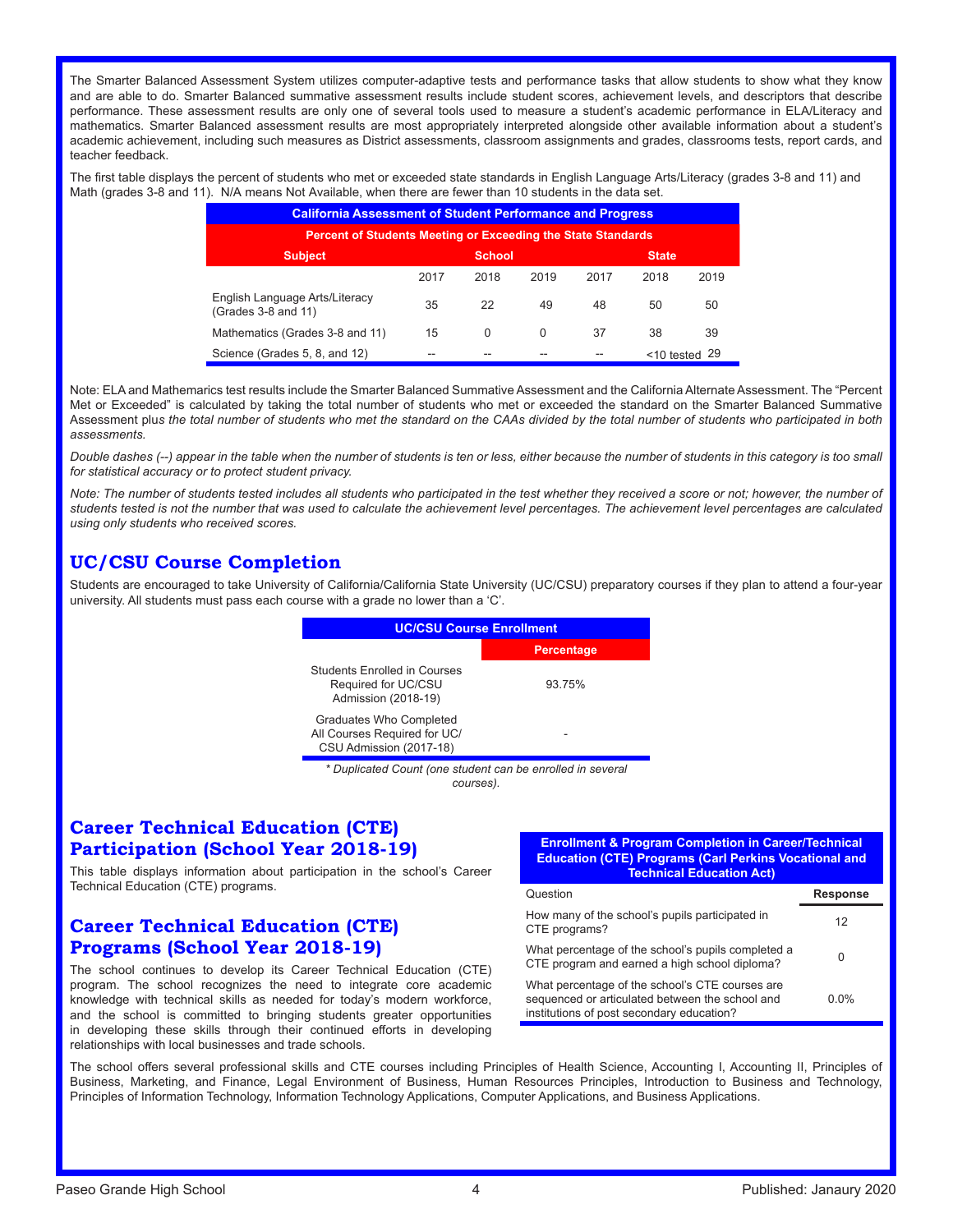#### *State Priority: Other Pupil Outcomes*

The SARC provides the following information relevant to the Other Pupil Outcomes State Priority (Priority 8):

• Pupil outcomes in the subject area of physical education

#### **Physical Fitness (School Year 2018-19)**

In the spring of each year, Paseo Grande High School is required by the state to administer a physical fitness test to all students in ninth grade. The physical fitness test is a standardized evaluation that measures each student's ability to perform fitness tasks in six major areas.

Detailed information regarding this test may be found at the CDE Web site at *http://www.cde.ca.gov/ta/tg/pf/*.

| <b>Percentage of Students in Healthy Fitness Zone</b>                                                                             |  |  |  |  |  |  |
|-----------------------------------------------------------------------------------------------------------------------------------|--|--|--|--|--|--|
| 2018-19                                                                                                                           |  |  |  |  |  |  |
| Six of Six<br><b>Four of Six</b><br>Five of Six<br><b>Grade Level</b><br><b>Standards</b><br><b>Standards</b><br><b>Standards</b> |  |  |  |  |  |  |
|                                                                                                                                   |  |  |  |  |  |  |

*\*Scores are not disclosed when fewer than 10 students are tested in a grade level and/or subgroup.*

# **Engagement**

#### *State Priority: Parental Involvement*

The SARC provides the following information relevant to the Parental Involvement State Priority (Priority 3):

• Efforts the school district makes to seek parent input in making decisions for the school district and each school site

#### **Parent & Community Involvement (School Year 2019-20)**

Paseo Grande utilizes a number of strategies to increase parental involvement, including monthly Principal meetings, parent teacher meetings, and quarterly Parental Advisory Council (PAC) and English Learner Advisory Council (ELAC) meetings. In all of these venues, information regarding the development and efficacy of the curriculum and instruction are shared. The school continues to explore ways to encourage more parental and community involvement in the support of its educational program.

PAC meetings have the ELAC wrapped in and are offered 4 times a year. Parents and stakeholders are encouraged to participate in the development of the Local Control and Accountability Plan, and they are asked to provide input on the progress of the LCAP throughout the year.

## **Contact Information**

Parents or community members who wish to participate in leadership teams, school committees, school activities, or become a volunteer may contact Paseo Grande Charter School at (916) 974-7307.

#### *State Priority: Pupil Engagement*

The SARC provides the following information relevant to the Pupil Engagement State Priority (Priority 5):

• High school dropout rates

• High school graduation rates

#### **Dropout & Graduation Rates**

In knowing the "at risk of dropping out" status of the majority of students enrolling in the school, we begin interventions from the point of enrollment.

Upon enrollment, students participate in a course entitled Professional Skills. In this course students learn study skills and strategies to be more successful in school, especially in the area of time management. We believe students are less likely to drop out if they have an idea of the career opportunities available to them.

Students also participate in academic assessments, such as NWEA, after enrollment. The academic assessments assist faculty and the students to understand the strengths and weaknesses of the student. More importantly, this method helps students receive any remedial help they may need and ensures students are not enrolling in courses to far removed from their current academic abilities. Unlimited free tutoring availability also serves as an intervention for students, when they struggle with particular concepts. Together, all of early interventions are intended to promote attendance and reduce the likelihood of student dropouts. However, these standard interventions are not always met with student success.

When faculty and staff witness a decline in the attendance of a particular student, more specific and targeted interventions take place in progressive steps:

- A missed teacher meeting results in a call home from the student's teacher
- A pattern of missed appointments or lack of progress on assigned curriculum results in a parent-teacher or adult student-teacher conference
- A continued pattern of missed school days after a teacher conference results in an Attendance intervention Meeting (A.I.M). In this meeting the parent or adult student meet with the Student Retention Specialist to discuss the legal requirements of school attendance for minors and problems adults face as high school dropouts.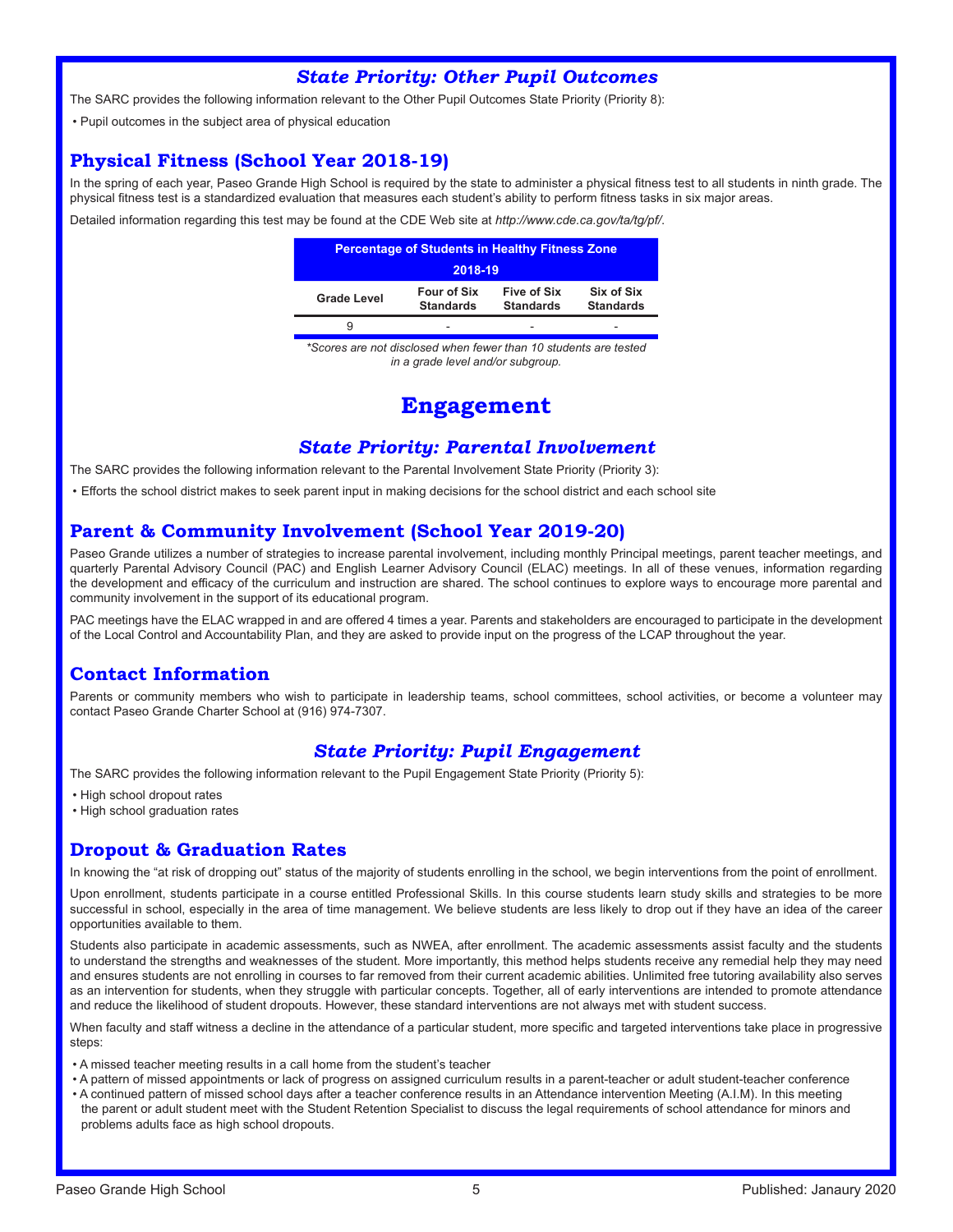• A continued pattern of missed school days after an A.I.M. intervention is escalated to a Student Retention Meeting (S.R.S) intervention. Student Retention Meetings include the School Counselor, School Administrator, and the Student Retention Specialist. When the student and parent meet with the S.R.S team, serious conversations take place about the appropriateness of independent study for the student, school options, and the serious long-term consequences of dropping out of school.

The chart displays the graduation and dropout rates for the school. At the time of publication, data for the 2018-19 school year was not available.

*Note: As an independent charter school, the school's program, resources, and administration are run independently from the host district, so there is no district data to report for comparison in this section.* 

*Note: The one year graduation rate and the one year dropout rate are reported, because we are a Dashboard Alternative Status School.*

| <b>Graduation &amp; Dropout Rates</b> |                    |                   |  |  |  |
|---------------------------------------|--------------------|-------------------|--|--|--|
|                                       | <b>Dropout</b>     | <b>Graduation</b> |  |  |  |
|                                       | $15 - 16$<br>16-17 | 16-17 17-18       |  |  |  |
| School                                | N/A<br>N/A         | 71.4%<br>84.6%    |  |  |  |

#### *State Priority: School Climate*

The SARC provides the following information relevant to the School Climate State Priority (Priority 6):

- Pupil suspension rates
- Pupil expulsion rates
- Other local measures on the sense of safety

#### **Suspensions & Expulsions**

The table displays the suspensions and expulsions for the school. Expulsions occur only when required by law or when all other alternatives are exhausted.

*Note: As an independent charter school, the school's program, resources, and administration are run independently from the host district, so there is no district data to report for comparison in this section.* 

| <b>Suspensions &amp; Expulsions</b> |       |                    |       |       |                   |       |
|-------------------------------------|-------|--------------------|-------|-------|-------------------|-------|
|                                     |       | <b>Suspensions</b> |       |       | <b>Expulsions</b> |       |
|                                     | 16-17 | $17-18$            | 18-19 | 16-17 | $17-18$           | 18-19 |
| School                              | 0.00  | 0.00               | 0.00  | 0.00  | 0.00              | 0.00  |
| <b>State</b>                        | 3.65  | 3.51               | 3.50  | 0.09  | 0.08              | 0.10  |

## **School Safety (School Year 2019-20)**

Our school Safety Plan consists of our Injury and Illness Prevention Program, Emergency Procedures and Section 4 of our Employee handbook. Sponsoring School Districts have asked for these safety programs as part of our charter's renewal process. We review our School Safety Plans annually and update them if necessary.

The safety of students and staff is a primary concern for the school. Both teachers and administrators supervise the students throughout the school day to ensure a safe and positive learning environment. Both staff and student school IDs are expected to be displayed at all times, and visitor to the sites must register in at the front office to receive appropriate identification badges. The school safety plan was last updated and reviewed with school staff in December 2019.

# **Other SARC Information**

The information in this section is required to be in the SARC but is not included in the state priorities for LCFF.

*Note: As an independent charter school, the school's program, resources, and administration are run independently from the host district, so there is no district data to report for comparison in this section.* 

#### **Class Size**

Due to the nature of independent study, class size distribution data is unavailable for this school.

#### **Advanced Placement Classes (School Year 2018-19)**

Paseo Grande High School does not offer Advanced Placement Classes.

#### **Additional Internet Access & Public Libraries**

For additional research materials and Internet availability, students are encouraged to visit the libraries in their local communities, which contain numerous computer workstations.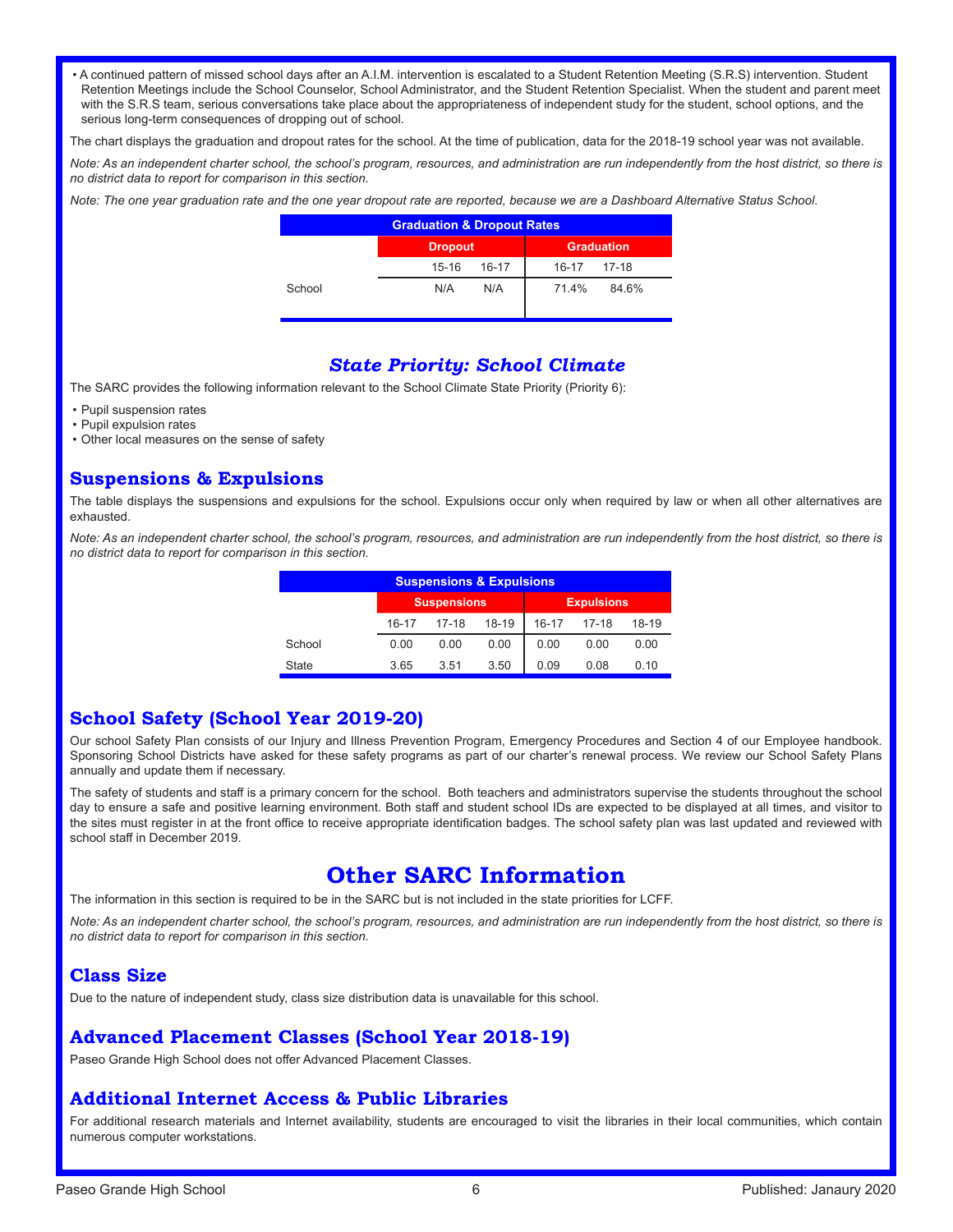#### **Counseling & Support Staff (School Year 2018-19)**

It is the goal of Paseo Grande High School to assist students in their social and personal development as well as academics. The school provides special attention to students who experience achievement problems, difficulty coping with personal and family problems, trouble with decision making, or handling peer pressure.

The following is a list of support staff available to students at the school. *Note: One Full Time Equivalent (FTE) equals one staff member working full time; one FTE could also represent two staff members who each work 50 percent of full time.*

| <b>Counseling &amp; Support Services Staff</b>                   |           |  |  |  |  |  |
|------------------------------------------------------------------|-----------|--|--|--|--|--|
| Number of<br><b>Full Time</b><br><b>Equivalent</b><br>Staff      |           |  |  |  |  |  |
| Counselor (Academic, Social/Behavioral<br>or Career Development) | As Needed |  |  |  |  |  |
| Psychologist<br>As Needed                                        |           |  |  |  |  |  |

#### **Professional Development**

The school's certificated staff members and administrators participate in ongoing professional development to improve its curriculum and delivery of instruction. Professional development sessions are offered at various times throughout the school year and focus on a wide variety of topics aimed at strengthening pedagogy and content knowledge to meet the needs of the school's diverse learners. Special emphasis is placed on targeting the unique needs of its English language learners, special education students, and those students at-risk of dropping out of school.

In addition, school administrators participate in ongoing quarterly principal academies with the focus being on effective school leadership practices and instructional leadership. School administrators identify school-wide focuses for its campuses each year for professional development and take the lead in conducting or organizing large-and-small group staff development opportunities and ongoing instructional coaching to its teachers aimed at the school needs. Topics covered through professional developments are based on the needs of the school, suggestions made by the school staff through department meetings and/or staff surveys, and through the collection and analysis of data indicating school needs and/or needed changes. Newly hired teachers are partnered with existing teachers for the first year and participate in a mandatory- week on the job training for the purpose of familiarizing them to the program and mission of the school.

The school also provides Induction training to its preliminary credentialed teachers through it partnership with Induction. Participating teachers are assigned a support provider from their assigned site and participate in all required Induction activities. The school's special education teachers receive annual training on new procedures and processes, as well as in effective instructional strategies for improving academic achievement. In addition to ongoing professional development opportunities offered locally, staff also attend other conferences sponsored by various organizations.

| <b>Professional Development</b>                                                    |   |                   |     |  |
|------------------------------------------------------------------------------------|---|-------------------|-----|--|
|                                                                                    |   | 17-18 18-19 19-20 |     |  |
| Number of school days dedicated to Staff<br>Development and Continuous Improvement | 5 | -5                | -30 |  |
|                                                                                    |   |                   |     |  |

#### **School Revenue Sources (Fiscal Year 2018-19)**

Special Education programs for SELPA, students with special needs.

General operations—salaries, benefits, services, materials, and support to the general education

#### **School Expenditures (Fiscal Year 2017-18)**

The table provides a comparison of a school's per pupil funding from unrestricted sources with other schools throughout the state. Supplemental/Restricted expenditures come from money whose use is controlled by law or donor. Money designated for specific purposes by the district or governing board is not considered restricted. Basic/Unrestricted expenditures, except for general guidelines, are not controlled by law or donor. The California Department of Education issued guidance to the district in August 2018 regarding how to calculate school-level per-pupil expenditures.

For detailed information on school expenditures for all districts in California, see the CDE Current Expense of Education & Per-pupil Spending Web page at http:// www.cde.ca.gov/ds/fd/ec/. For information on teacher salaries for all districts in California, see the CDE Certificated Salaries & Benefits Web page at http://www. cde.ca.gov/ds/fd/cs/. To look up expenditures and salaries for a specific school district, see the Ed-Data Web site at: http://www.ed-data.org.

| <b>Expenditures per Pupil</b>                  |          |  |  |
|------------------------------------------------|----------|--|--|
| School                                         |          |  |  |
| <b>Total Expenditures Per Pupil</b>            | \$12,356 |  |  |
| From Supplemental/Restricted Sources           | \$877    |  |  |
| From Basic/Unrestricted Sources                | \$11.479 |  |  |
| <b>State</b>                                   |          |  |  |
| From Basic/Unrestricted Sources                | \$7,507  |  |  |
| Percentage of Variation between School & State | 52.9%    |  |  |

#### **School Site Teacher Salaries (Fiscal Year 2017-18)**

The Average Teacher Salaries table illustrates the average teacher salary at the school and compares it to the average teacher salary throughout the state.

| <b>Average Teacher Salaries</b> |          |
|---------------------------------|----------|
| School                          |          |
| School                          | \$71,856 |
| School & State                  |          |
| All Elementary School Districts | \$77,619 |
| Percentage of Variation         | $-7.4\%$ |